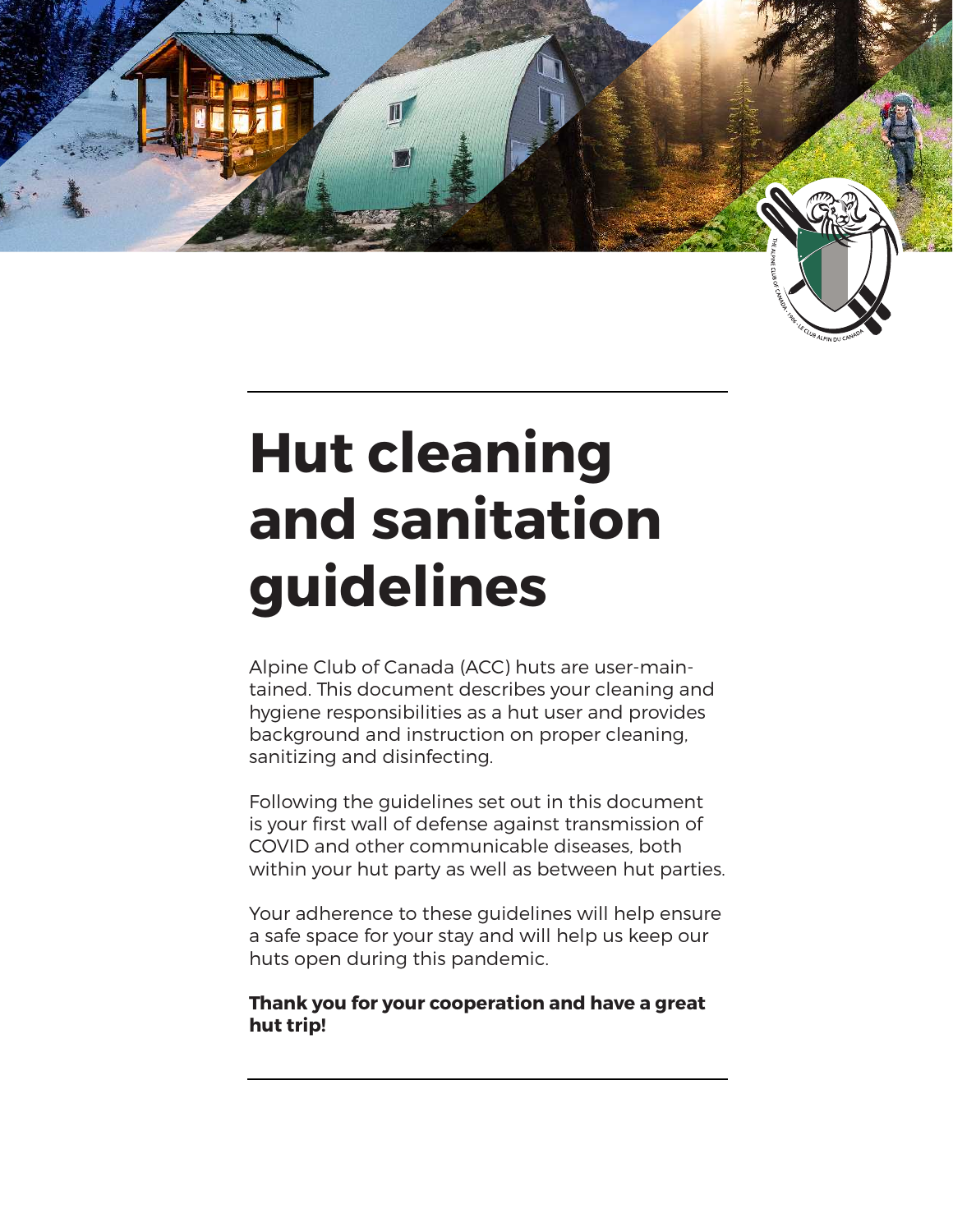# **Hut cleaning at a glance**

**As an ACC hut guest, you are required to understand the contents of this booklet and to complete all of the associated tasks:**

### **Hut user cleaning tasks**

- **1.** Read this document to understand your cleanliness responsibilities as a hut user. Ensure that your group is informed and prepared before leaving for the trip.
- **2.** Know which personal protective equipment (PPE) is supplied by the ACC and what you need to bring to the hut.
- **3.** Hut Arrival Checklist complete all tasks in this list before settling in to the hut.
- **4.** Hut Departure Checklist complete all tasks in this list before leaving the hut.
- **5.** Clean-up and hand hygiene keep your hands clean during your stay.
- **6.** Waste disposal pack out your used cleaning supplies.

**These responsibilities and tasks are detailed in the following pages.**

### **Hut cleaning instruction documents**

**The following documents are included here for your information. Please read them and refer to them while performing your cleaning tasks.**

- **1.** The difference between cleaning, sanitizing and disinfecting
- **2.** About Cleaning
- **3.** About Disinfecting
- **4.** Dish cleaning and sanitizing (3-sink method, shown on final page)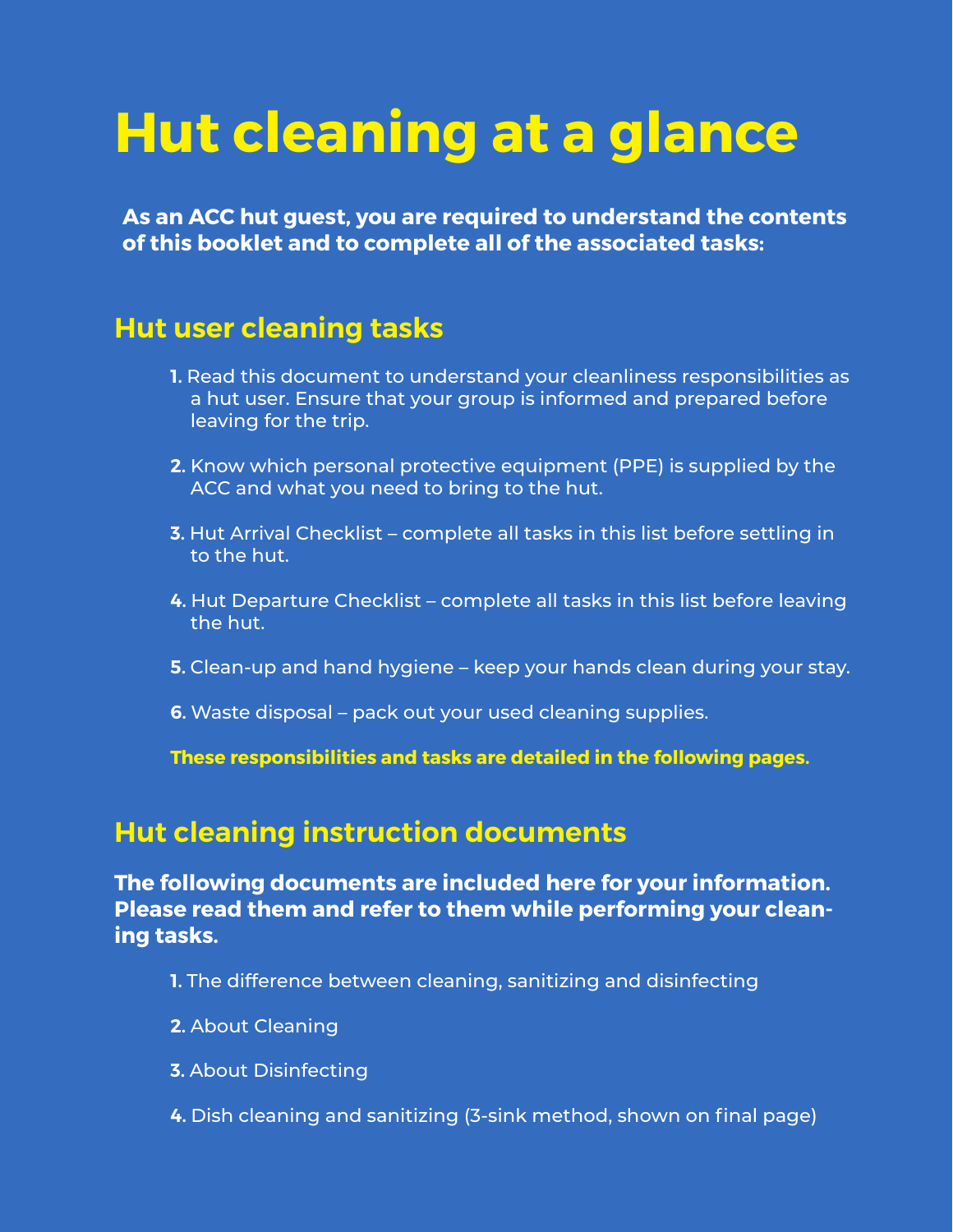### **1) Hut User Responsibilities**

Hut parties are required to clean and disinfect the hut upon arrival and before departure. The detailed steps are listed in the arrival and departure checklists, below.

**All members of the party should be aware of the group's responsibilities.** This will make the tasks more manageable by sharing the work.

**Setting an expectation for the group before the trip** begins that there is a cleaning task list to be completed on arrival will reduce confusion, and ensure that the work is completed.

**Setting an expectation that there is a cleaning task list**  to be completed before departing the hut will help ensure that the hut is left in clean and sanitary condition for the next party.

**Note that some personal protective equipment (PPE) must be supplied and carried in by your party** and that other equipment is supplied at the hut by the ACC. Plan ahead and ensure that your group has all the necessary equipment packed.

**All used PPE (along with all other hut garbage, recycling, unused food, etc.) must be packed out** at the end of the stay. Planning for packing out will help you keep unnecessary items to a minimum and will make your trip more enjoyable.

**If you require more information about any of these responsibilities, please contact the ACC National Office at (403) 678-3200, ext 0.**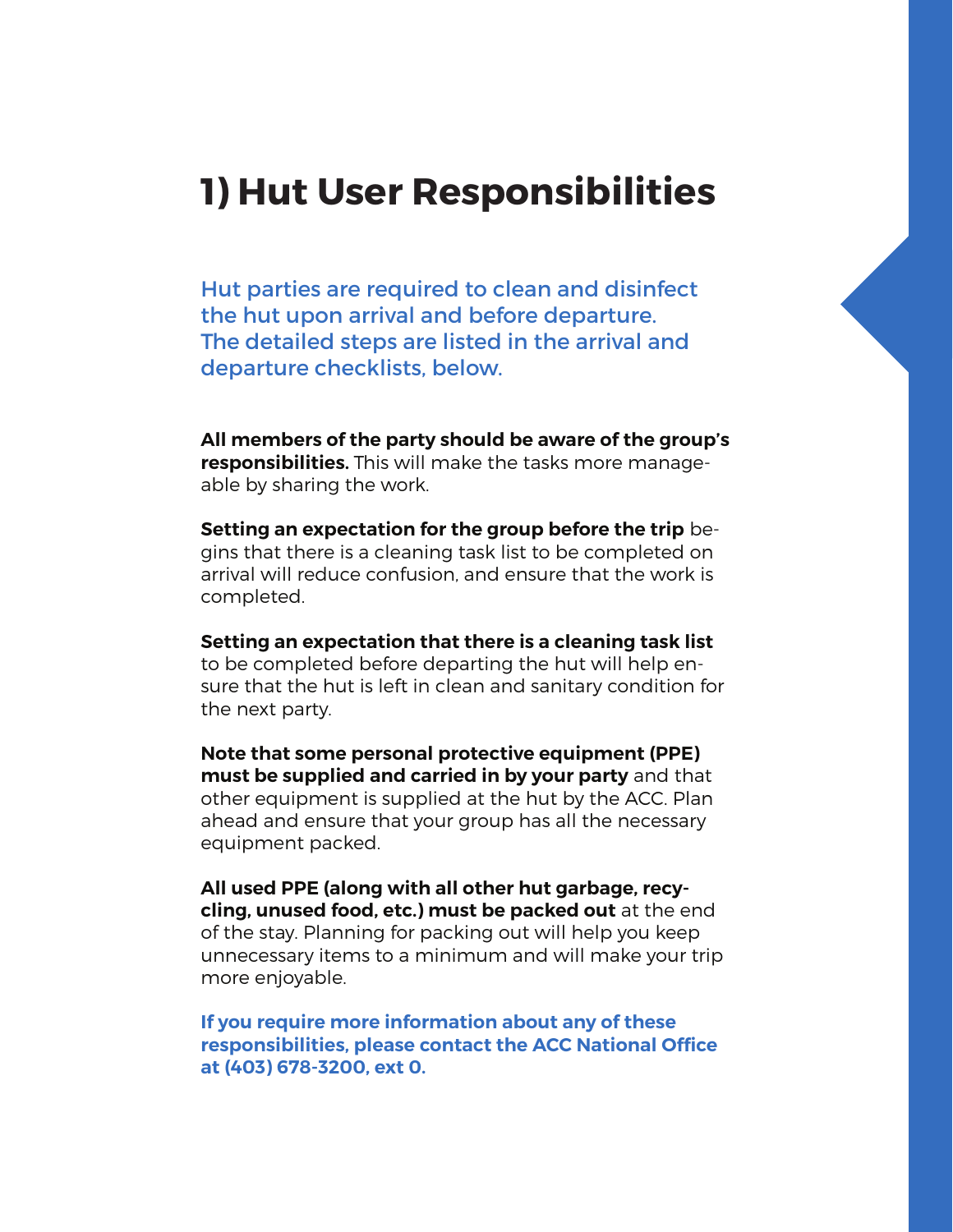## **2) Personal Protective Equipment (PPE)**

**Personal Protective Equipment is an important tool in stopping the spread of Covid-19 and other communicable diseases. Please bring and use the following items:**

#### **Facemasks (one for each member of the party):**

Facemasks must be worn upon entering the hut for the first time. While there are typically down days between bookings, the hut may have been occupied by ACC hut custodians or by other travellers in an emergency. Cleaning the hut may disrupt and cause viruses to become airborne.

**All hut users must wear appropriate safety equipment and protective clothing.** Our huts are equipped with rubber long-sleeved gloves to be used while cleaning and disinfecting.

**Please bring your own disposable masks and gloves to the hut and wear when necessary while cleaning and disinfecting.** Cleaning and disinfecting supplies are available for use and are stocked by ACC volunteer custodians but please try to be frugal with your use of cleaning supplies.

#### **Provided at all huts**

- Sunlight (Detergent)
	- Bleach
- Scrubbies
- Mop
- Long rubber gloves

**If you notice low levels of cleaning supplies or PPE during your stay, please call the ACC national office (403-678- 3200 ext 0) after your trip to let us know.**



#### **Recommend guests bring**

- Disposable gloves
- Face masks
- Paper towel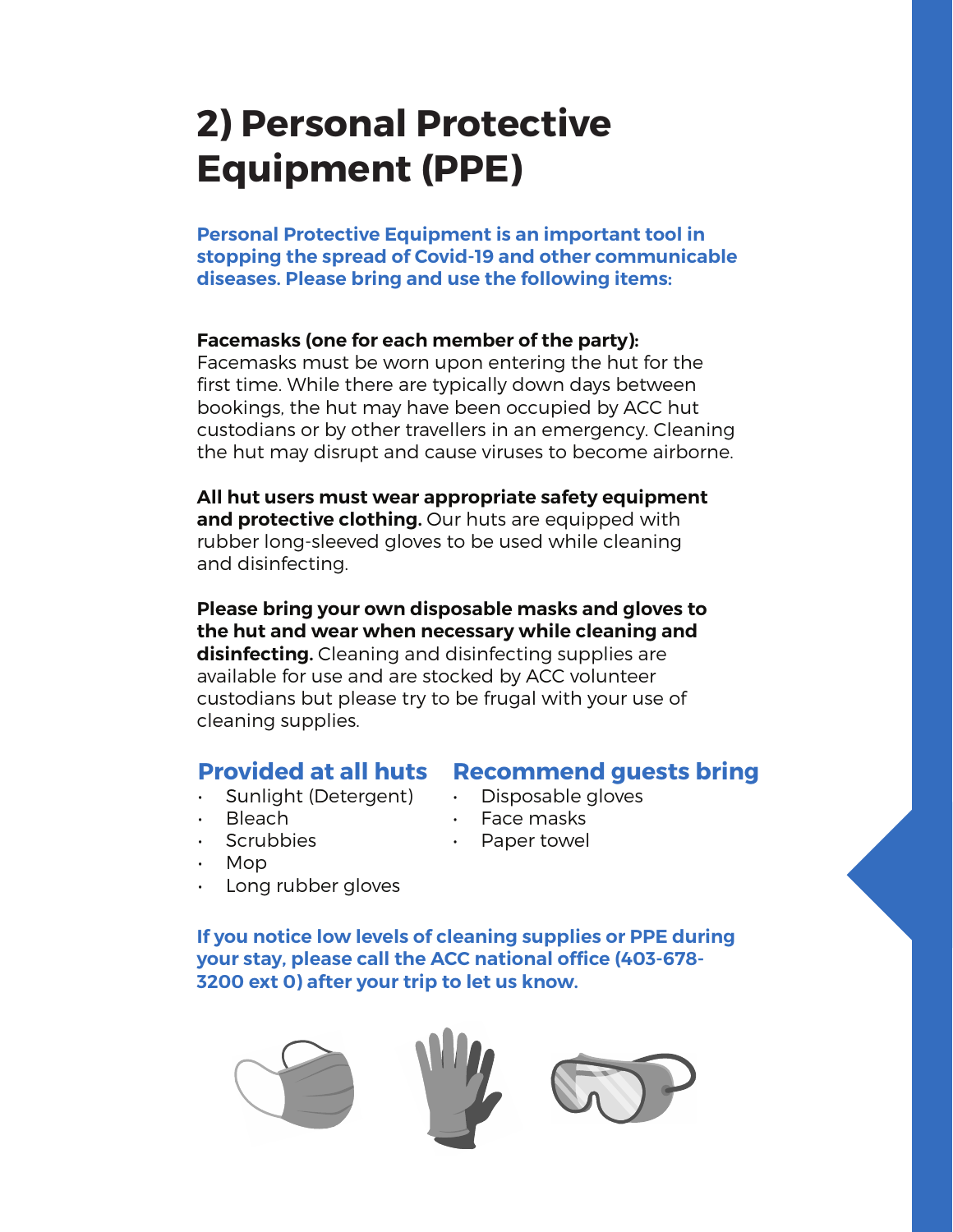# **3) Arrival Checklist**

Complete the following checklist upon arriving at the hut. Please note that this list is a minimum requirement. Use your judgement to decide if additional cleaning and disinfecting is required.

#### **Step 1: Orientation**

**Stop & think:** identify hazards, assess, and control before moving forward. Is there something that seems abnormal? Trust your instinct and take precautions.

**Before entering, put on gloves and mask.** Treat the hut as if it has not been disinfected.

**Familiarize yourself** with the location of all exits, fire extinguishers, and the location of the on/off valve for the propane tanks.

#### **Step 2: Open the Hut**

**Water supply:** Use the provided yellow buckets to collect water. You are responsible for the potability of your own water.

**Warm the cabin:** If the hut is equipped with a heat source, warm the hut.

**Wash all dishes:** You will need to wash all the dishes you will use, using the 3 sink method, including all cutlery, dishes, pots and pans, etc.

**Prepare cleaning solution:** Using wash basins, prepare a cleaning solution and disinfecting solution that will be used for the rest of the hut.

**Clean and disinfect:** Review the cleaning and disinfecting instruction documents on the following pages, then clean and disinfect the cabin. You should consider all touch points (propane lights, stove, axe, water buckets etc.) as possible transmission points and make an effort to clean and disinfect before use.

**Start in the kitchen and living space** including all counters, cupboards, tables, chairs and touch points in the common spaces.



**Move to the sleeping quarters** including under the mattresses and bed frames.

**Remember to mop and disinfect all floors.** Avoid sweeping if possible, as this will cause contaminates to become airborne. Wear a mask if sweeping is required. If rodent droppings are present, spray with bleach mixture before wiping up.

**Clean the outhouse.** Make sure to clean and disinfect the outhouse. It will feel great to know that you have cleaned and disinfected the toilet seat. While you are there, check on barrel levels. If waste is within 4 inches from the top of barrel, please change the barrel.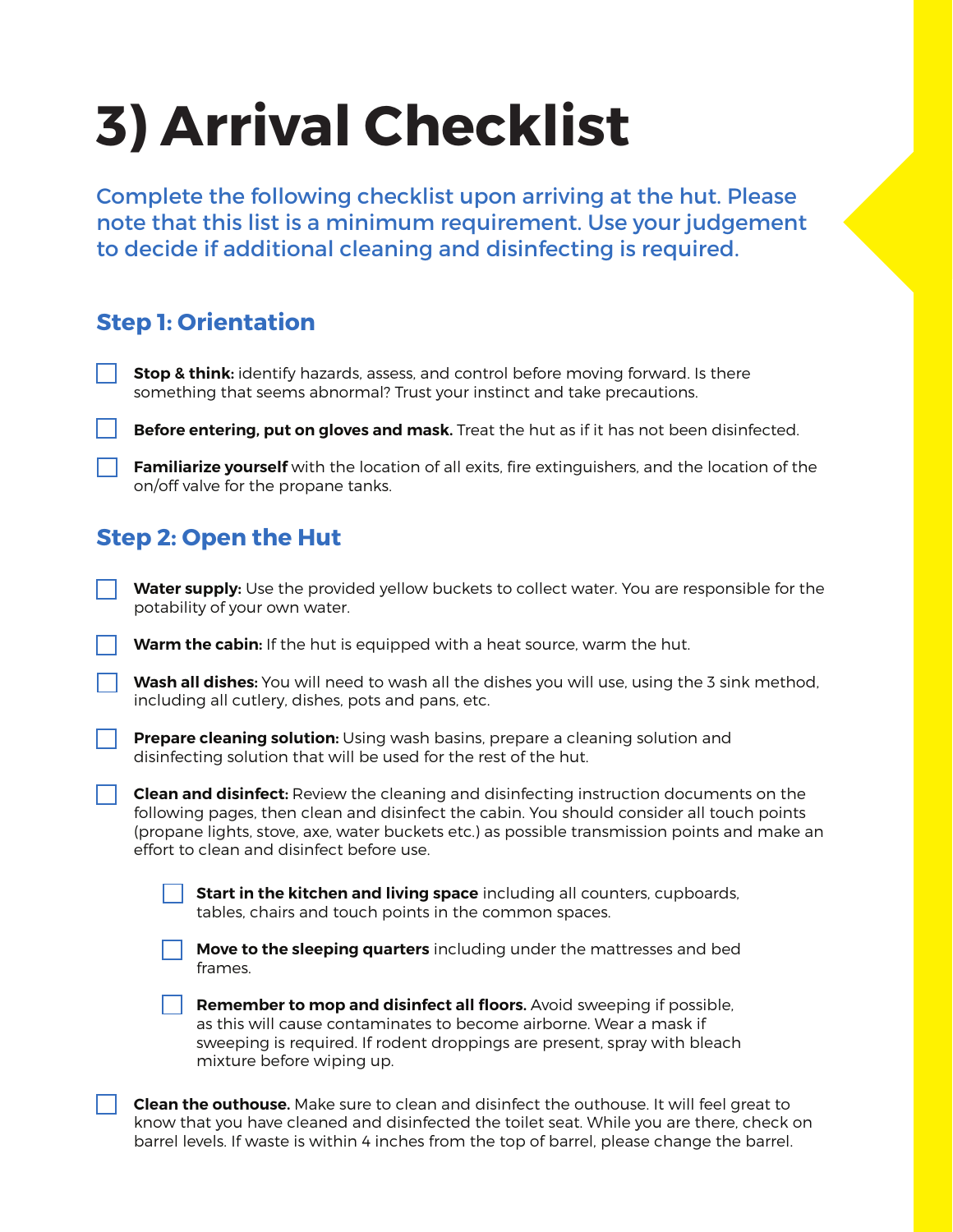## **4) Departure checklist**

On the day of departure, before you leave the hut, make sure the following tasks are completed.

| <b>Complete all the cleaning and disinfecting steps mentioned</b><br>in the arrival checklist.                                                                                                                |
|---------------------------------------------------------------------------------------------------------------------------------------------------------------------------------------------------------------|
| Dry and put away clean, disinfected dishes.                                                                                                                                                                   |
| Organize and tidy up the hut areas including organizing<br>kitchen supplies.                                                                                                                                  |
| Remove excess ashes from the fireplace and re-stock firewood<br>in the hut.                                                                                                                                   |
| Do not stock water.                                                                                                                                                                                           |
| Make sure not to leave anything behind. Pack out all garbage,<br>food particles from dish washing, used gloves and cleaning<br>supplies.                                                                      |
| Remove all unused food from the hut. Leftover food (even<br>unopened) is rarely used by another party and attracts rodents.<br>During Covid, another party using food left in the hut is even<br>less likely. |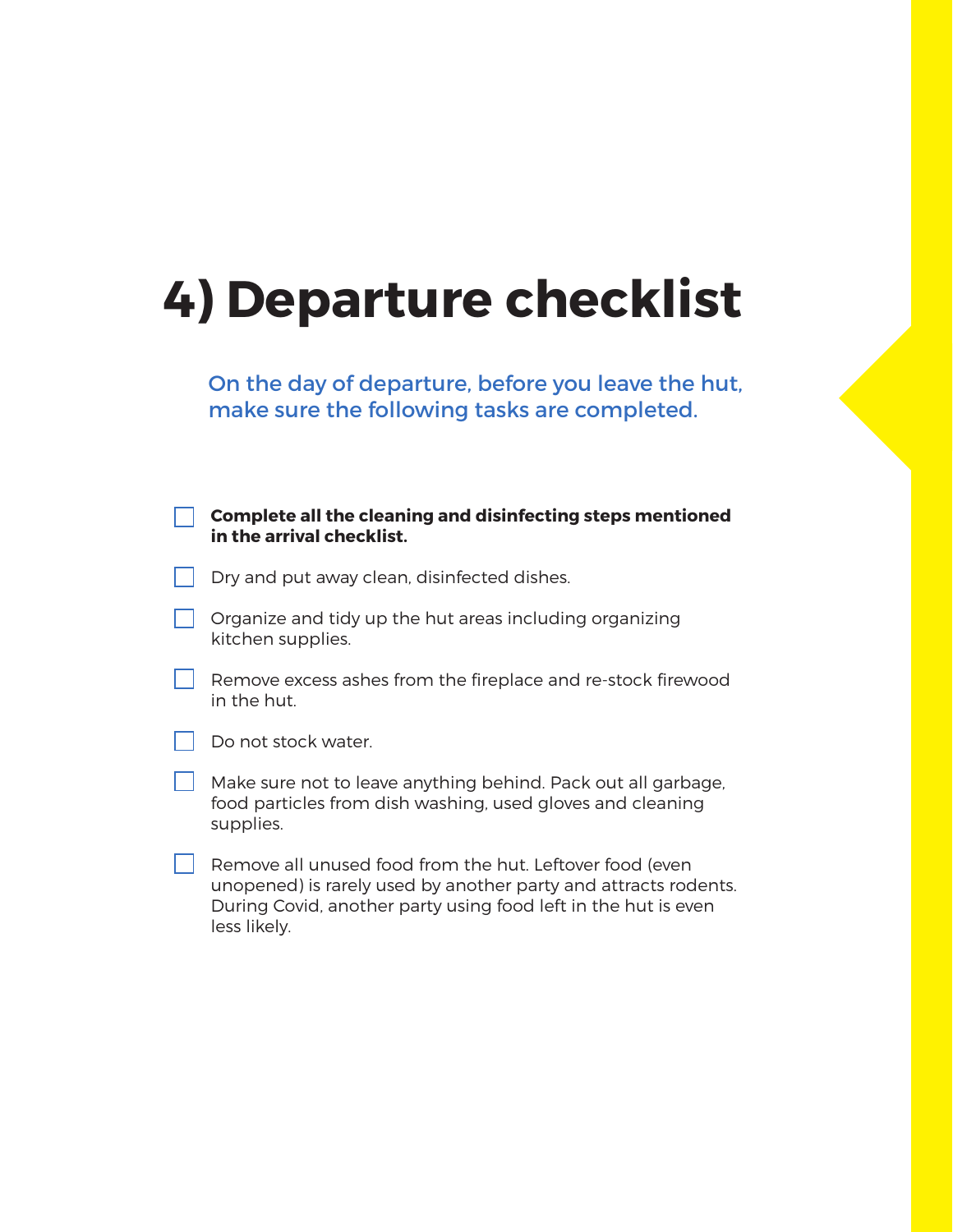

### **5) Clean-up and Hand Hygiene**

**Washing hands frequently** is the single most important step in stopping the transmission of diseases in a hut.

**Make sure to clean hands often** during your stay. We advise that you prepare a bin of warm, soapy water and a rinse bin of fresh water for use during your hut stay.

**Wash hands in the warm water with soap for at least 20 seconds** and then rinse with clean water.

**If soap and water are not readily available and hands are not visibly dirty, an alcohol-based hand sanitizer may be used.** If hands are visibly dirty, always wash your hands with soap and water.

**When gloves are used,** be sure to clean your hands immediately after gloves are removed.

**Clean and sanitize all cleaning tools** before putting away or reusing them yourself.

### **6) Waste Disposal**

Gloves may be re-used during your stay, provided that you clean and disinfect them between uses. Gloves that are used during your hut stay are not useable by another group. Please place used gloves and other waste generated during cleaning in a separate waste bag, close the bag tightly and pack it out with your other waste at the end of your trip.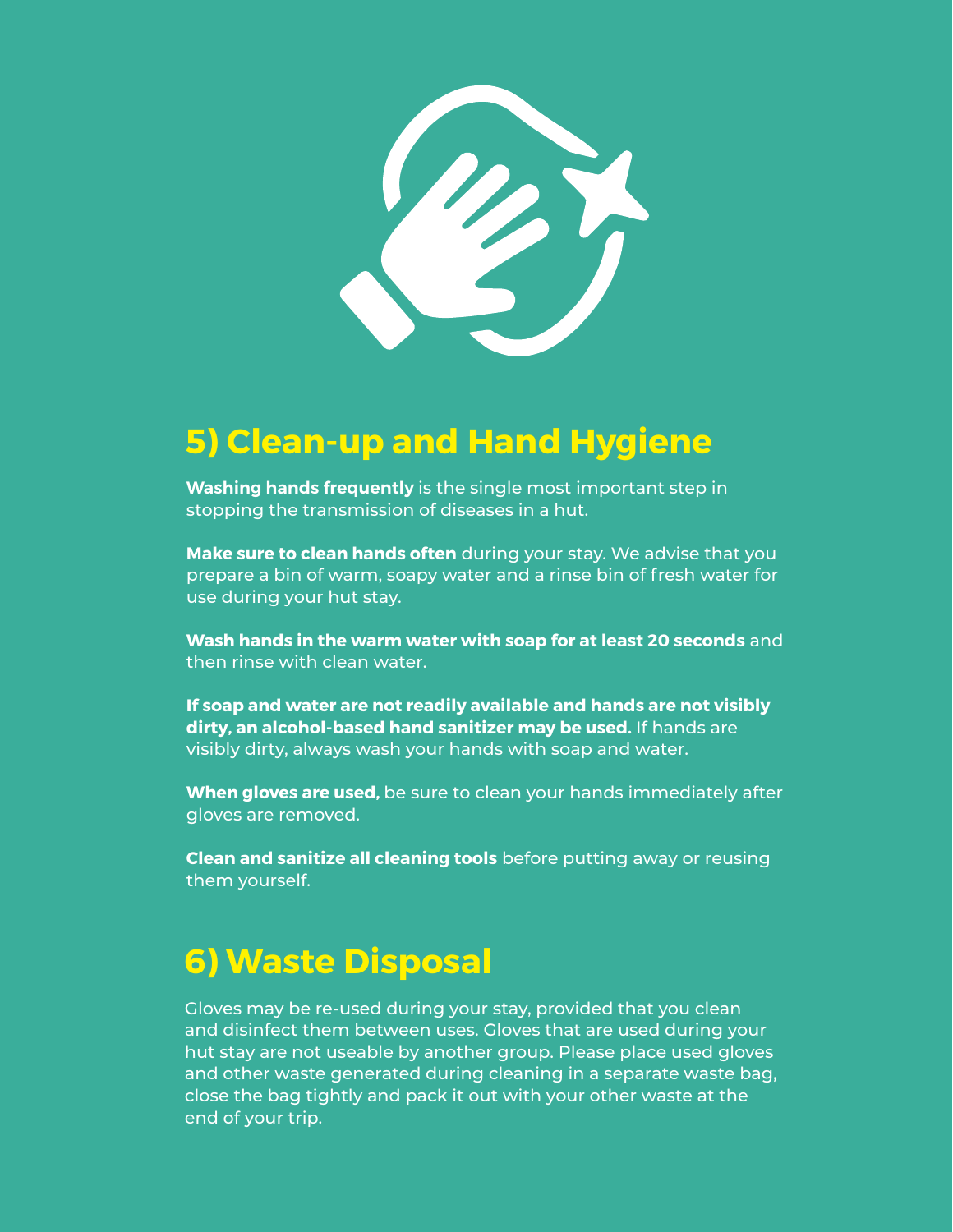# **Hut Cleaning Instructions**

#### **The difference between cleaning, sanitizing and disinfecting**

To protect yourself and your party from Covid-19, you must disinfect the hut and the dishes and implements that you use. Refer to the diagram below to understand the difference between cleaning, sanitizing and disinfecting.



## **About Cleaning**

If surfaces are dirty, they should be cleaned using a detergent or soap (Sunlight, etc.) and water prior to disinfection. Dish soap is supplied at the hut.

Start cleaning from cleaner areas and proceed towards dirtier areas, and from higher areas towards areas closer to the floor. All surfaces that are frequently touched need to be cleaned thoroughly and frequently. Floors should be included in the cleaning procedure. Use a small amount of detergent or soap to clean the floor. There is generally a mop at each hut. Use the mop and a bucket for this task. Once complete, the floor should be mopped with only water to rinse the floor of any detergent.

We recommend starting in the kitchen and working towards the dining area, bunks and cleaning the outhouse last.

Make sure that you are cleaning surfaces with a clean paper towel or sponge. We do not want to just spread the dirt over many surfaces by cleaning with dirty supplies.

Dispose of used water according to the greywater instructions in the hut.